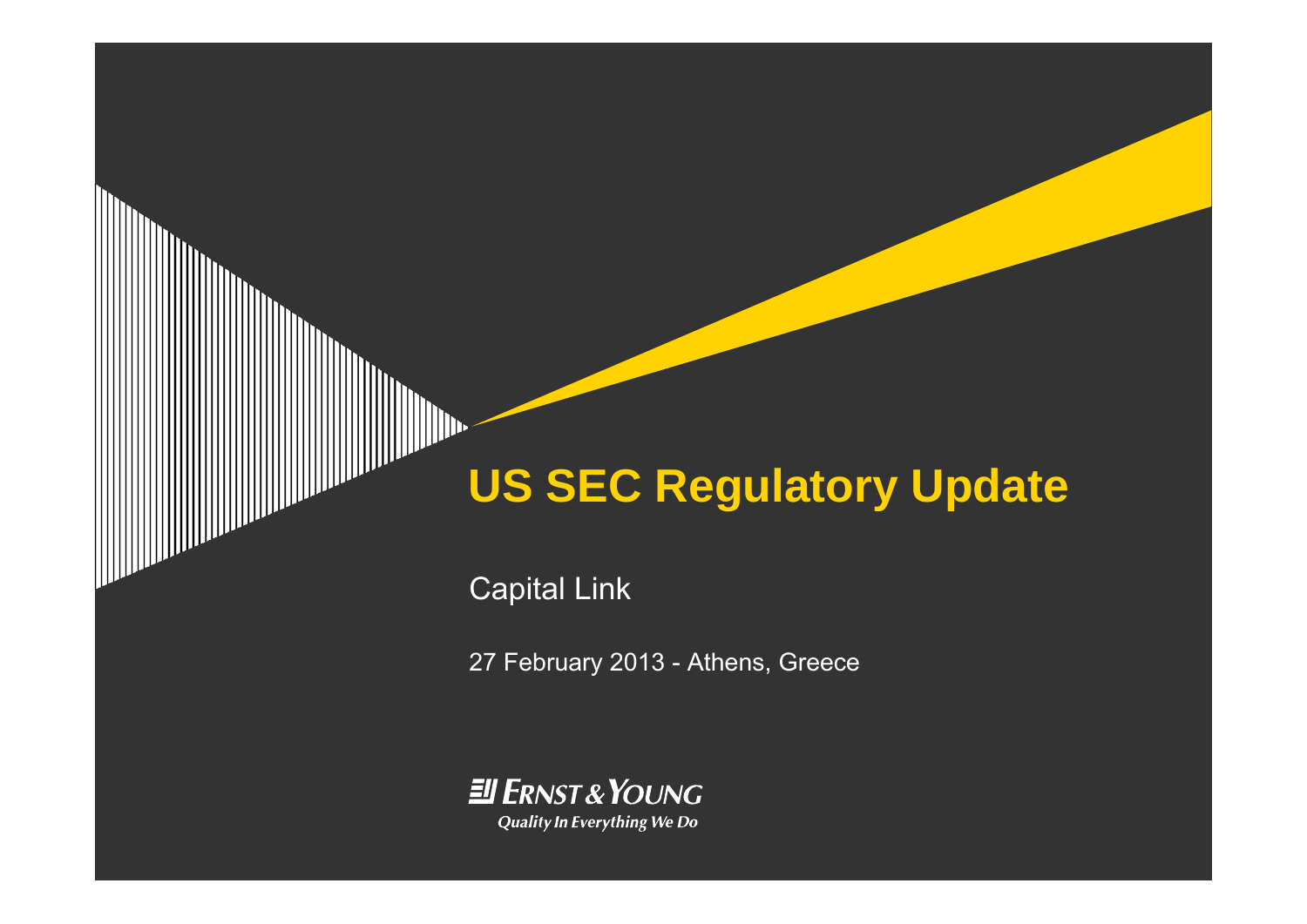## **SEC Regulatory Update**

- ▶Issues for FPIs (including IFRS)
- ▶ Provisions and contingencies
- ►CGUs for impairment and discussion in M,D&A
- ▶ Multiple element clarifications
- ►Operating segments (determination, aggregation, product and service disclosures)
- Going concern requires "substantial doubt" language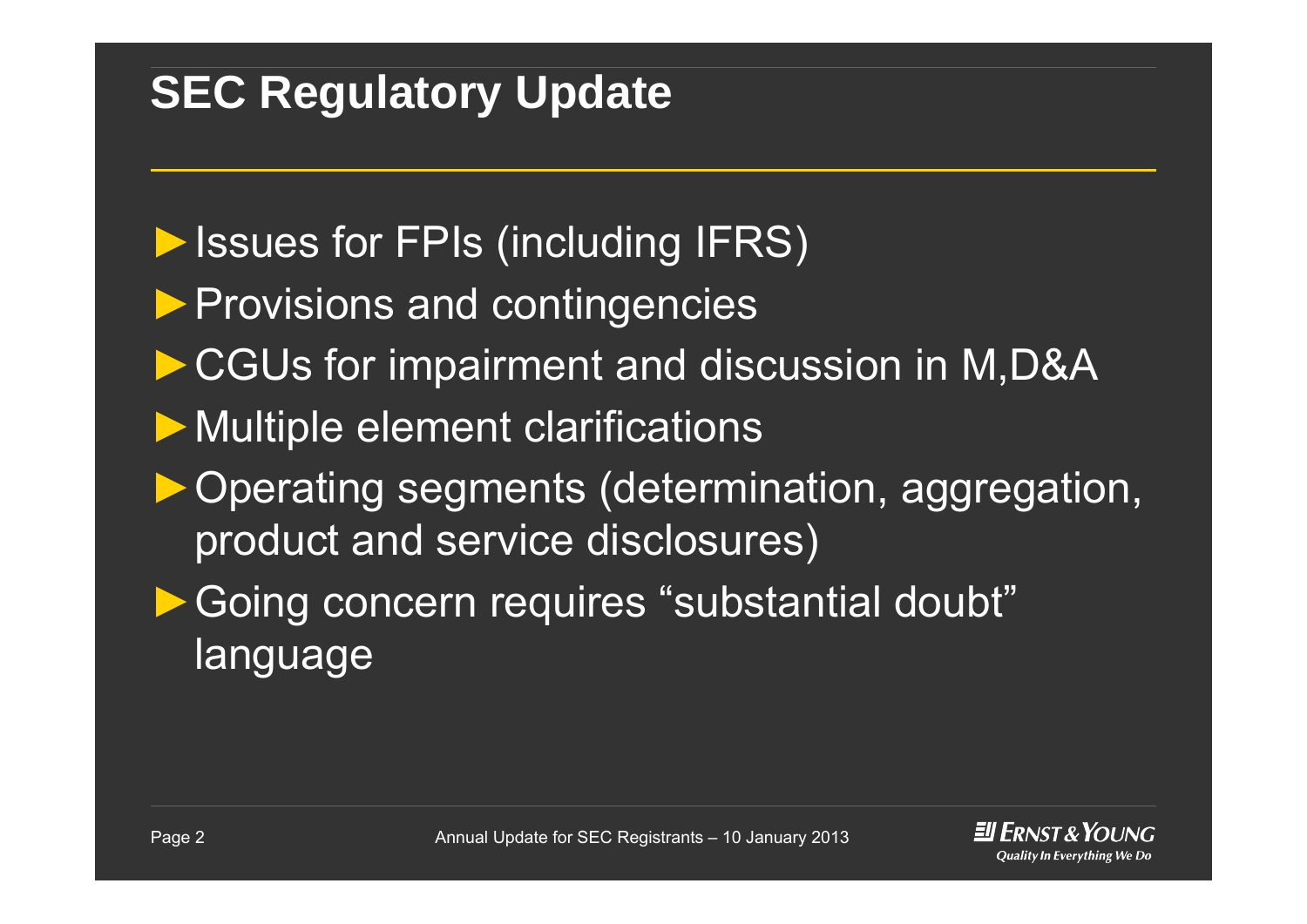### **SEC Regulatory Update - MD&A**

#### Most staff comments

- ▶ Answer the "why" question in providing analysis
- ► Consider peer group disclosures and related comment letters
- ▶ Segregation of revenues, but what about costs?
- ►Focus on segment level discussions in detail
- ►FCPA – growing profile and can be difficult to assess
- ► If non-GAAP measures are significant for disclosure, they should be discussed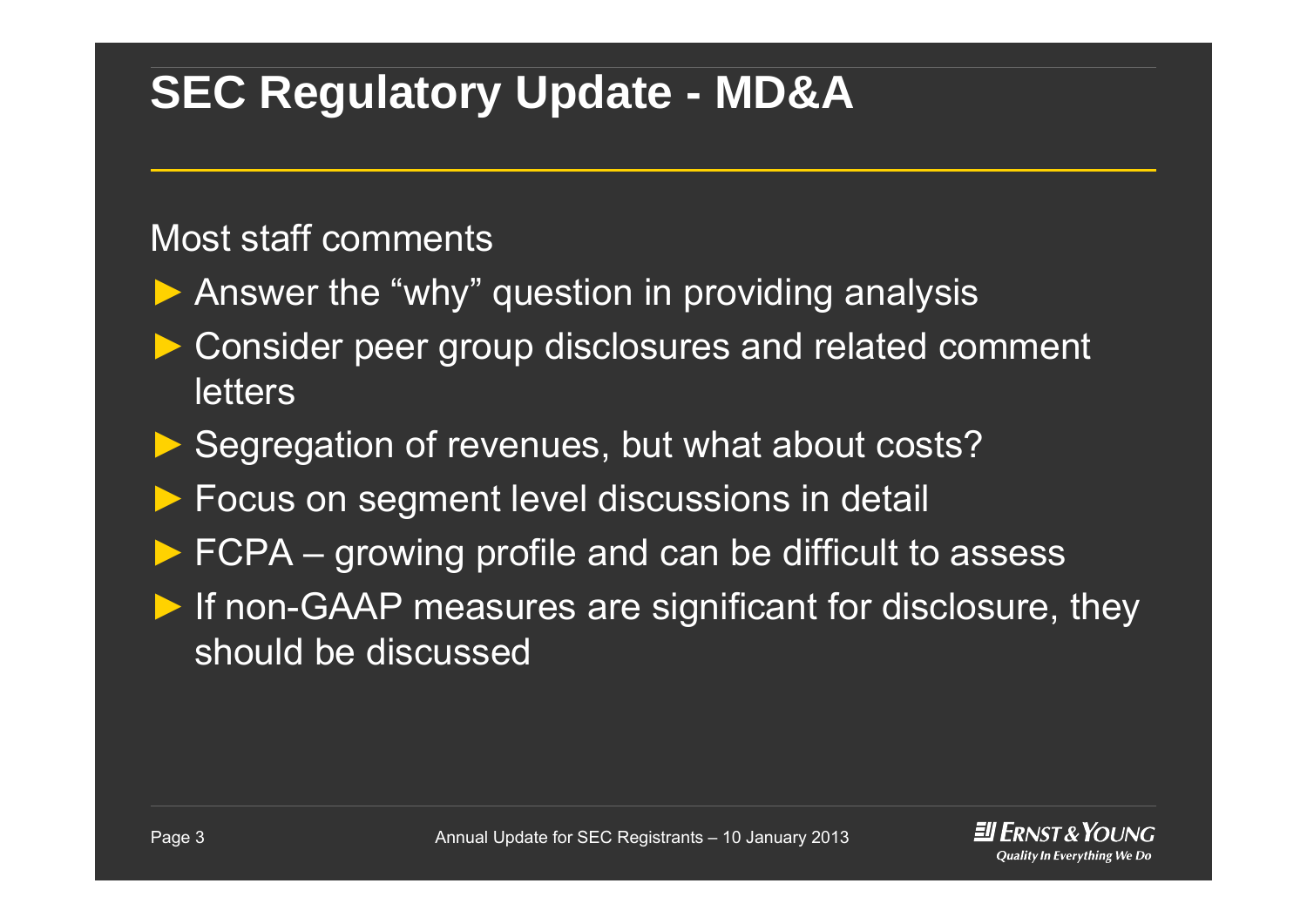### **SEC Regulatory Update – Other points**

#### Other points

► Conflict minerals (guidance forthcoming) ► Iran threat (C&DI released 4 December) ► Avoid boilerplate risk factors ►Future direction of alignment for FPI and domestic rules

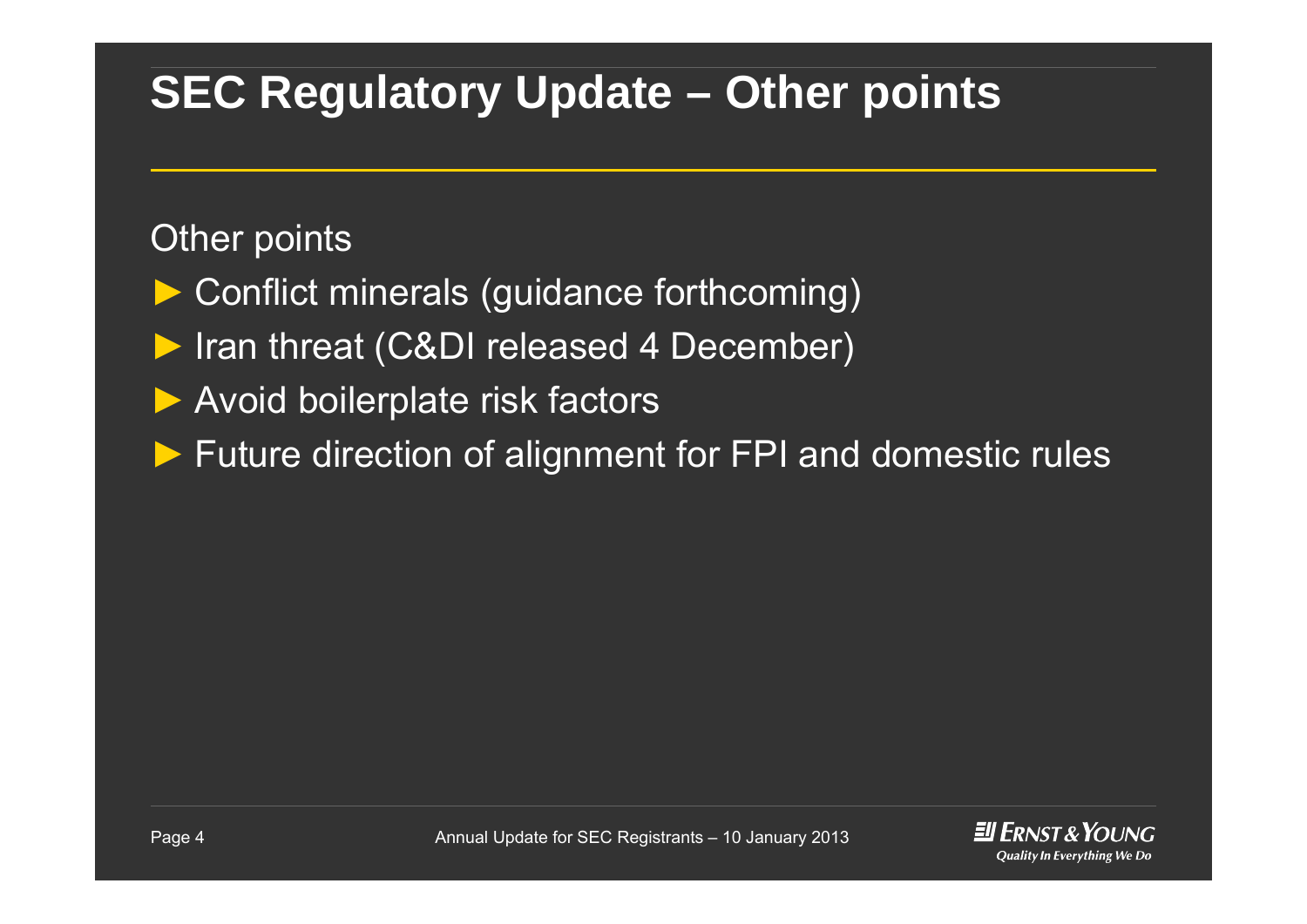#### **PCAOB Regulatory Update**

- ▶ Tone and focus on audit quality above all
- ▶ Foreign-registered firms (SEC action against China firms announced 3 December; risk factor requests)
- ► Audit failures vs. financial statement restatements
- ▶ Professional skepticism
	- ► "client service" vs. "quality audits"
	- ► "client relationship" vs. "professional courtesy"
	- ► "trust but verify" is not acceptable
	- $\triangleright$  " examiner" bank or insurance